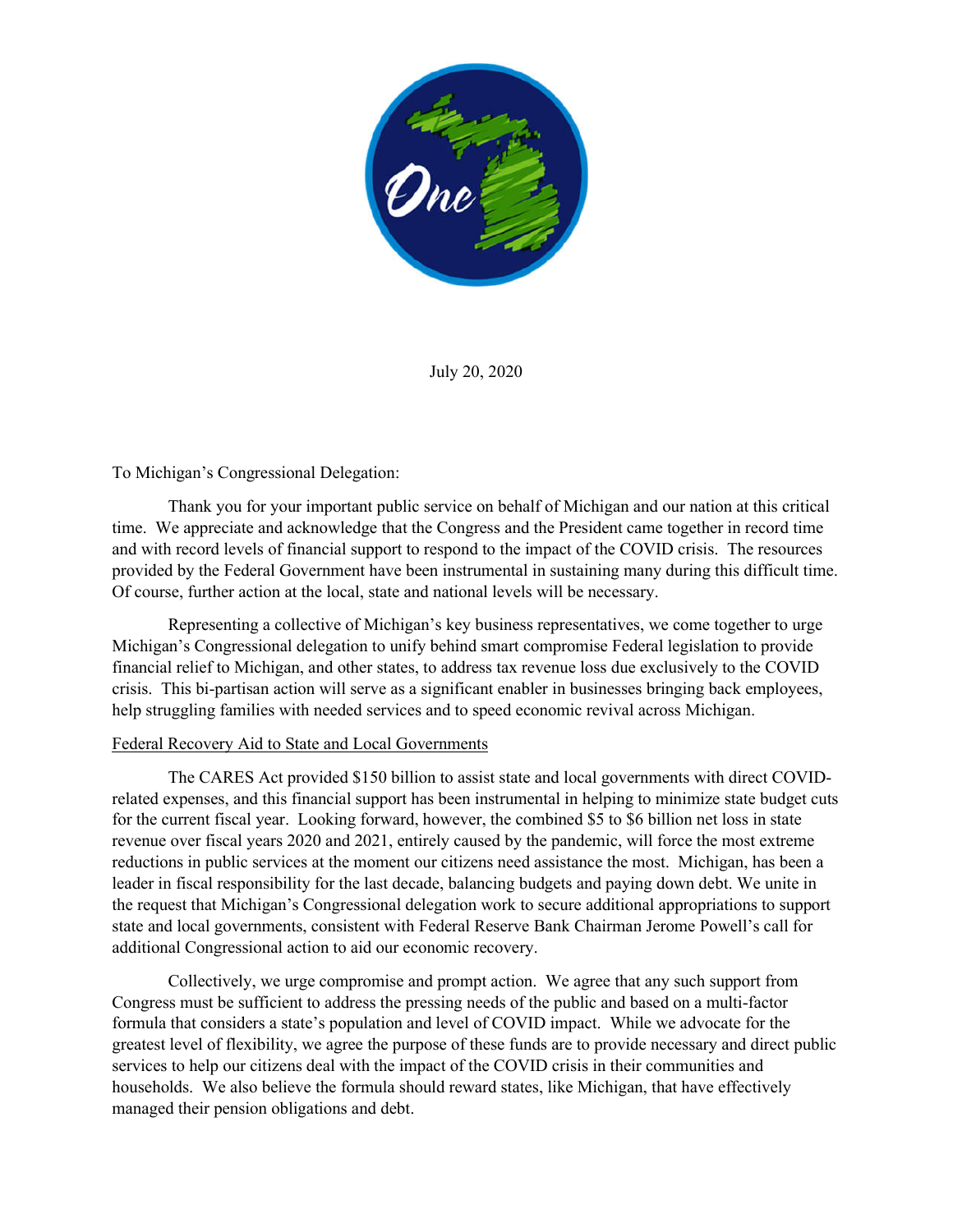Michigan's Congressional Delegation July 20, 2020 Page 2 of 4

## Liability Protection for Businesses Operating in Good Faith

In addition to Federal assistance to help address the significant budget imbalance left by tax revenue losses due to the COVID crisis, we also urge a bi-partisan compromise that will help ensure businesses are able to safely bring back their employees through careful liability protection for businesses. While a statewide poll by the Detroit Regional Chamber found that 77% of voters "trust their employer to keep them safe," employee and employers alike are nervous about resuming operations. Business owners fear that if they can survive idling their business in order to help flatten the curve of the virus, they will not be able to survive legal action resulting from an infected employee – even if they follow all national, state, local and industry guidelines.

While businesses that act with negligence, ignorance or malice should be offered no protections, businesses that operate in good faith need liability protection in order to welcome their employees and customers.

We urge you to find a reasonable compromise that balances protections for employers and employees as well as recognizes the unchartered health, economic and legal landscape the COVID crisis has forced upon us.

 $\overline{\phantom{a}}$  , where  $\overline{\phantom{a}}$ 

The last decade has demonstrated Michigan's bi-partisan record of sound fiscal management. The State has frequently completed budgets early, has paid down long-term debt, reduced pension obligations and built-up a rainy-day fund that has helped address the current year's shortfall. After a decade of cost-saving reform, balancing Michigan's budget without further damaging our already devastated economy will be impossible without a Federal partnership.

Thank you for your partnership in serving the citizens of Michigan.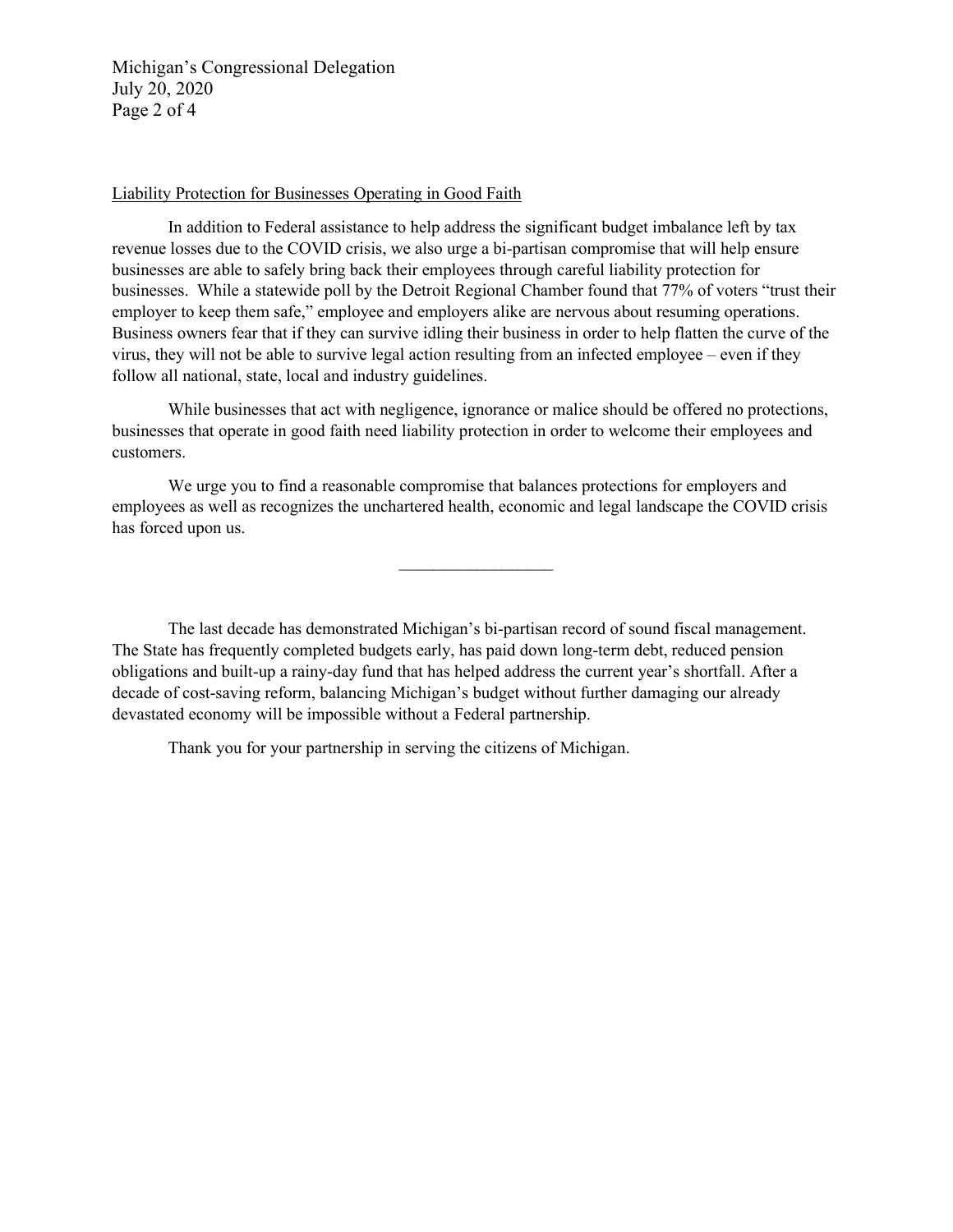Michigan's Congressional Delegation July 20, 2020 Page 3 of 4

Sincerely,

aan Swdley

Rich Studley President and CEO Michigan Chamber of Commerce

lian Calley

Brian Calley President Small Business Association of Michigan

Rick Baker President and CEO Grand Rapids Area Chamber of Commerce

Sandy K. Baruah President and CEO Detroit Regional Chamber

Stacie Bytwork Chairperson Northern Michigan Chamber Alliance

m  $\alpha$ 

Tim Daman President and CEO Lansing Regional Chamber

Jiane Keller

Diane Keller President and CEO Ann Arbor/Ypsilanti Regional Chamber

WV Derman

Tim Herman President and CEO Flint and Genesee Chamber of Commerce

Ron Kitchens Senior Partner Southwest Michigan First

l

Ryan Tarrant President and CEO Bay Area Chamber of Commerce

 $211$ 

Doug Rothwell President and CEO Business Leaders for Michigan

1. Ward

John Walsh President and CEO Michigan Manufacturing Association

Con Appen

Warren Call President and CEO Traverse Connect

Unonier L. Obr

Veronica Horn President and CEO Saginaw County Chamber of Commerce

Stamas  $/ou$ 

Tony Stamas President and CEO Midland Business Alliance